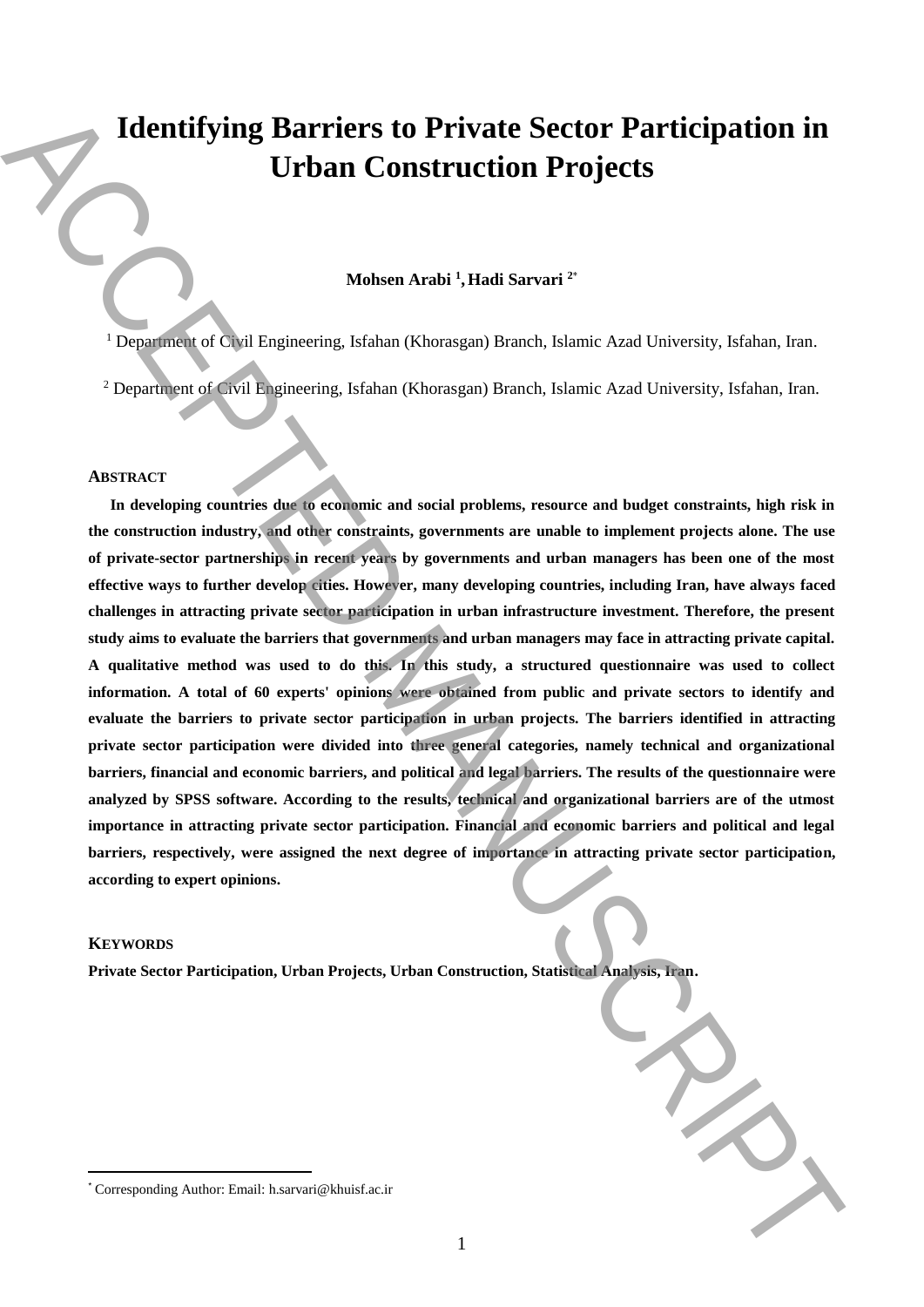### **1. Introduction**

Global experience has shown that public-sector partnerships with the non-governmental sector can be highly effective in implementing and operating infrastructure projects, thus utilizing the capacity of the public sector in capital asset acquisition projects based on one of the public-private contractual approaches. According to the type of project, it has been prioritized in the Iranian government budgeting program in 2018 [1]. One of the barriers for governments to develop infrastructure, especially in developing countries, is the constraint on the financial resources required to implement investment projects. Alongside this, factors such as lack of sufficient expertise as well as the prolongation of the period of construction and implementation of projects by the government have made governments reluctant to utilize the financial and technical expertise of the private sector [2]. On the other hand, complete outsourcing of some projects to the private sector may not be appropriate in some ways, may not be practically feasible, or may not have the economic justification for the private sector at all. Such a situation would lead governments to adopt mixed techniques and models for implementing investment projects [3].

In this study, the required data were collected through library studies, interviews with experts and careful examination of relevant documents. Then, a questionnaire was distributed among those who had experience in employer team or contractor participation, as well as those familiar with PPP contracts, to identify the barriers to public-private sector investment. After analyzing the identified barriers, we examined the effects of barriers to private sector participation and prioritized and ranked these barriers. In this research, urban construction projects were emphasized and focused. Finally, according to the results, suggestions will be made to policymakers and planners of urban projects to attract private sector participation. Numerous problems in public-private partnership projects as well as obstacles to public and private sectors in these projects to develop infrastructures make it necessary to conduct research in this area.

#### **2. Methodology**

This article is a descriptive correlational study, since this article identifies and evaluates strategies for attracting private sector participation in the implementation of urban construction projects. Also, since a wide range of private sector investors and public sector policymakers and planners can benefit from the research results, the present study is an applied research. Initially, in order to review the theoretical literature and research background on the subject, research data and information were collected through library studies and

online databases. Based on a detailed study of the research literature, the initial questionnaire was developed to identify the barriers to private sector investment. Then, through three rounds of Delphi method and semi-structured questionnaire distribution of final barriers to private equity investment were selected by experts. In addition, in order to familiarize managers with their thinking, to adapt their views to the subject literature and to provide more practical suggestions at the end of the research, in addition to questionnaires, a structured interview was also conducted to collect information from managers. The statistical population of the research includes expert experts, corporate managers, project managers of client organizations and public-private partnerships and active specialists involved in public-private partnerships in urban construction. Cochran's formula with unknown population was used to estimate sample size in the population. Finally, the results of the questionnaires were arranged in separate tables. Using the Kolmogorov-Smirnov test, the data were analyzed to determine whether they were parametric or nonparametric. After determining the type of statistical test, analyzes were performed and the results were extracted. Let the contract of the state in the state in the state in the state in the state in the state in the state in the state in the state in the state in the state in the state in the state in the state in the state in the st

#### **3. Results and Discussion**

In line with previous research and the results of questionnaire distribution in Delphi rounds, various barriers to private sector participation in urban construction projects were identified. In fact, during the Delphi rounds identified barriers were monitored based on the research literature and a number of barriers were removed and some were added. The final questionnaire was then developed based on the identified barriers. The final questionnaire included 30 different barriers to attracting private sector participation, which were categorized into 3 groups. The financial and economic group consists of 10 different obstacles. Technical and organizational groups and political and legal groups also include 11 and 9 hurdles, respectively.

Table 1 shows the descriptive statistics of the three groups, which show the columns in the order of mean and standard deviation of the data (dispersion over the mean data). Table 5 shows that the mean of the group of technical and organizational barriers to private sector participation is more than 42; that is, people's opinion of that variable is high and very high. The average of the group of financial, economic, political and legal barriers to attracting private sector participation was 38.25 and 35.51, respectively.

According to the Friedman test, the main categories of barriers to private sector participation were prioritized for the implementation of urban construction projects.